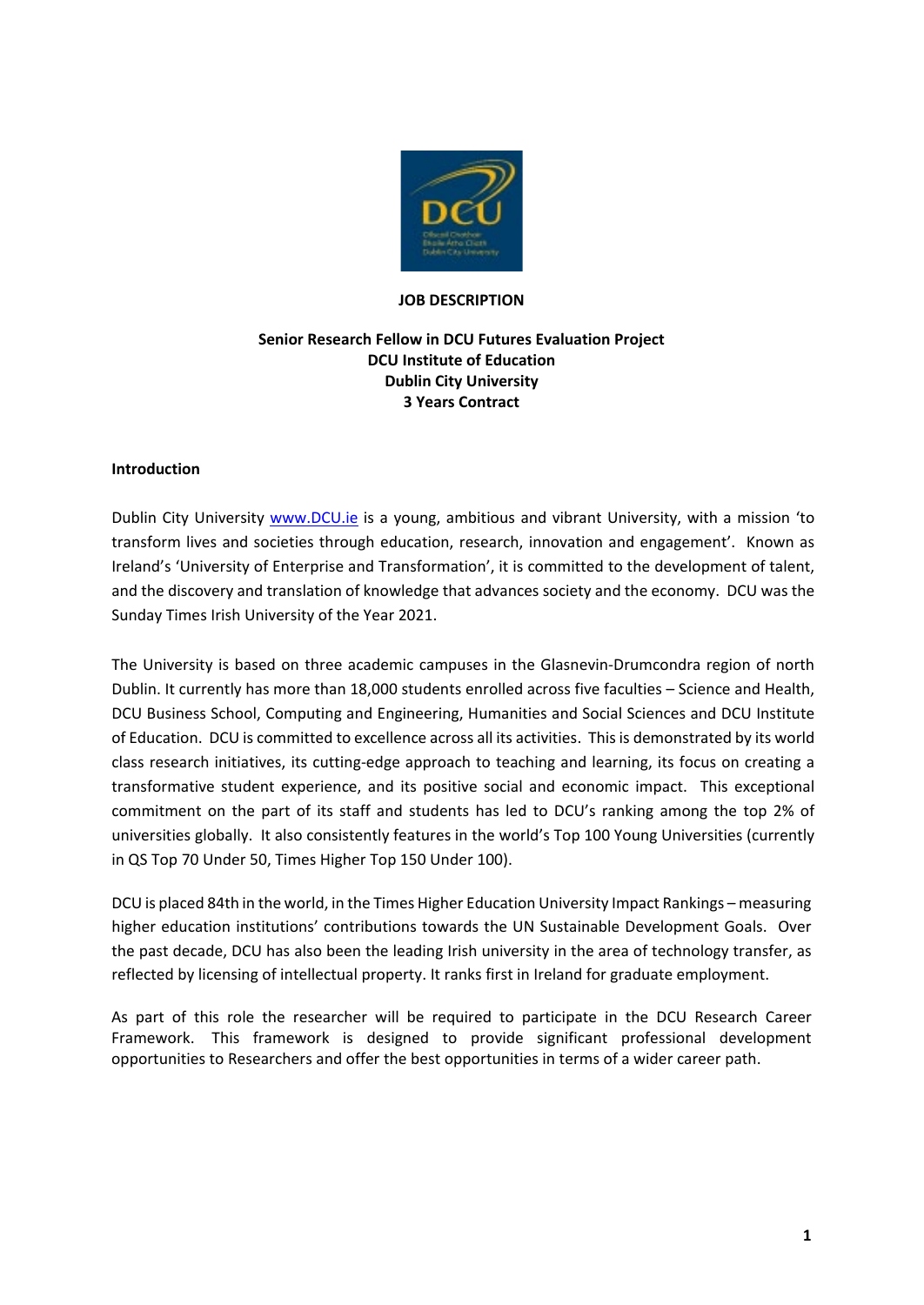#### **Overview of the department**

### **DCU Institute of Education**

The DCU Institute of Education is the newest faculty of Dublin City University. It is based in a  $\epsilon$ 70 million purpose built facility on the DCU St Patrick's Campus in Drumcondra in Dublin. Established in 2016 as Ireland's first University faculty of Education, it has a staff of more than 140 full-time academics and a student body in excess of 4,000. The Institute brings together students of education across all sectors from early childhood, to primary and post-primary and further and higher education. As well as providing a range of undergraduate programmes in education, the Institute offers a rich menu of taught and research-based postgraduate programmes, at doctoral, masters, diploma and certificate levels. As a centre of expertise and excellence in teacher education and education more generally, the Institute hosts a range of research centres in key areas of priority and has an ambitious and growing programme of research.

With internationally-recognised experts in education policy, inclusive and special education, curriculum and pedagogy, assessment, literacy, evaluation and teacher education, the Institute provides a dynamic learning and working environment. Staff can expect to encounter opportunities for multi-disciplinary work, not just in the Institute, but across the University. As one of the world's leading young Universities, DCU has established its fifth and newest faculty out of a conviction that studies and research in education and the preparation and support of teachers are central to the transformation of lives and communities. Committed to academic excellence and innovation, the DCU Institute of Education is confident its students and staff, and its graduates can flourish and lead in the challenging and complex contexts of 21st century education.

## **Role Profile**

This is an exciting opportunity for the right candidate to guide the evaluation of a new approach to undergraduate education in an innovative University.

This project will evaluate the educational and institutional outcomes of [DCU Futures,](https://supporthere.org/sites/default/files/012_dcu_futures-preparing_our_graduates_for_a_rapidly_evolving_and_unpredictable_future.pdf) funded by the Government of Ireland as part of th[e Human Capital Initiative.](https://www.dcu.ie/news/2020/oct/dcu-project-awarded-eu20-million-investment-under-government-human-capital-initiative?fbclid=IwAR3dxrgio6u0JCa395Sdy4eKKrmExyeFwI21v567u0dypiZcAKO2wRw9ECE) The evaluation will run parallel to the Futures programme and focus on three overarching questions:

- What has changed as a result of DCU Futures?
- Did the changes result in improvements, and in what way?
- Are the changes sustainable and scalable?

The Centre for Evaluation, Quality and Inspection (EQI), and the Centre for Assessment Research Policy and Practice in Education (CARPE) with key colleagues from the Institute of Education will lead the project, and in the first instance, will establish a "smart" evaluation framework that considers multiple perspectives, including those of staff, students, the institution, and the wider HE policy community.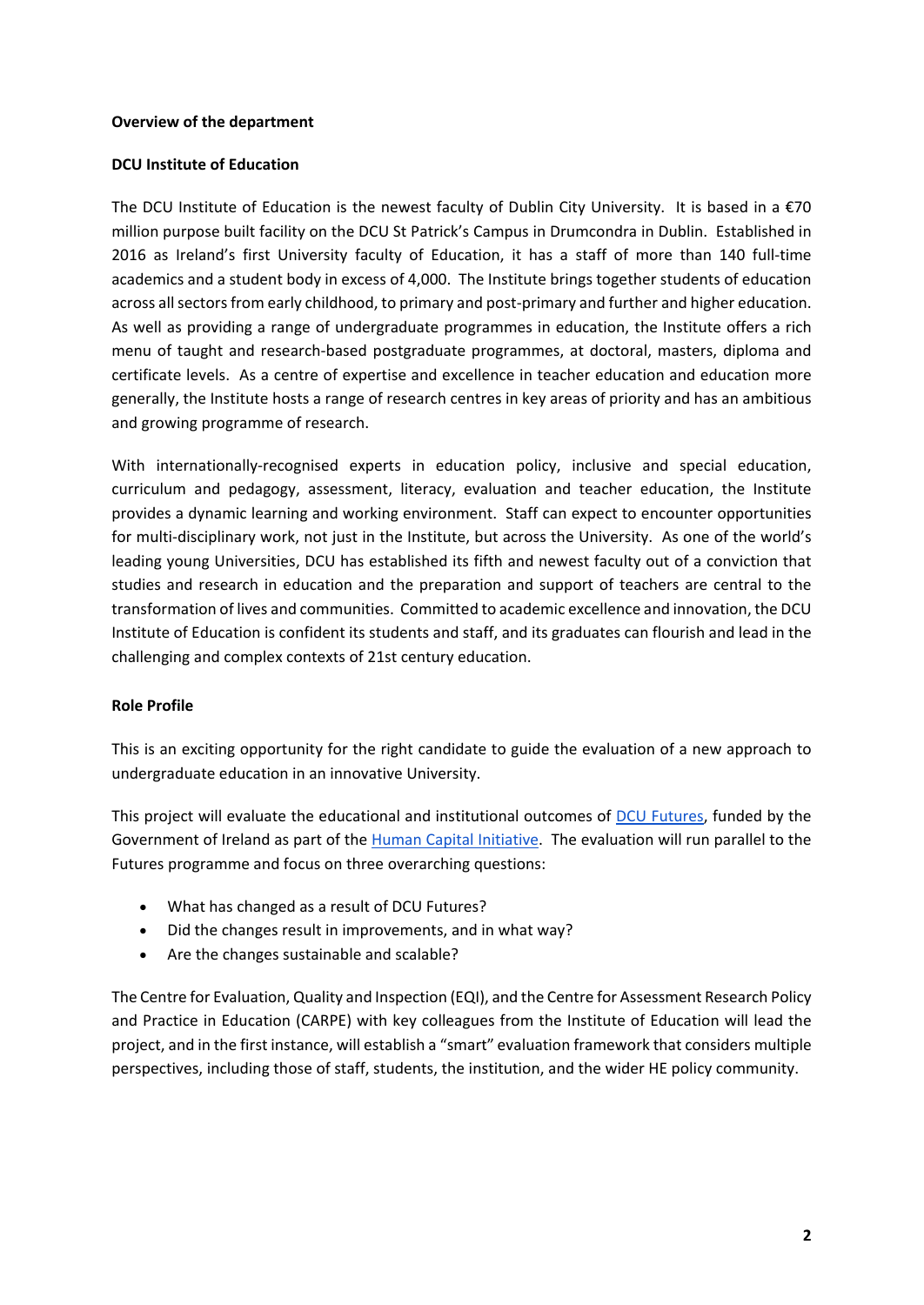# **Duties and Responsibilities**

Listed framework will seek to address the following duties and responsibilities for the role:

- Investigate the extent to which the DCU Futures programme design impacts the motivation of students recruited to the initial cohorts, their expectations and initial impressions of the programme;
- Evaluate the evidence of the nature and degree of the enhancement of student learning at the heart of DCU Futures programmes relative to non-Futures programmes, and the features that resulted in these enhancements;
- Evaluate the effectiveness of the Futures programme structures in terms of the sustainability of both the programme design and development phase, and the programme delivery;
- Evaluate the effectiveness of the Futures programme structures in terms of the extent to which disciplinary and individual diversity is accommodated;
- In the case of transversal skills, undertake comparative studies between Futures and non-Futures students to evaluate the impact of embedding transversal skills within the curriculum, in a "living lab" construct;
- Engage with programme teams and the wider DCU community to establish the impact of engaging with DCU Futures for academic and other DCU staff practice both in DCU Futures and across other DCU programmes;
- Monitor both the changes in assessment practices relative to traditional practice and the impact of these changes from both a staff and student perspective across the new programmes;
- Evaluate the evidence of the impact of Futures amongst academic staff, considering as measures of change: experience, mindset, attitude, practice and skillset;
- Capture and evaluate the impact of the DCU Futures on the institution as a whole including on academic regulations and structures, programme planning, timetabling, use of space, culture, curriculum and assessment more generally within DCU;
- Develop a series of recommendations to enable positive impacts identified during the evaluation project to be scaled across the institution.

The DCU Institute of Education will lead this project and is putting in place a team of researchers to undertake the work, reporting to a steering committee that will have oversight of the project.

# **Qualifications and Experience**

The ideal candidate will hold PhD and will normally be required to have 6 years' relevant experience, 2 of which should be Level 2 equivalent and will:

- Have experience of designing evaluation projects for innovations in educational settings, ideally in a tertiary institution or for tertiary systems;
- Have led or played a key role in the delivery of evaluation projects of this kind;
- Have a demonstrated track record in working collaboratively, including mentoring early career research colleagues in the delivery of high quality work;